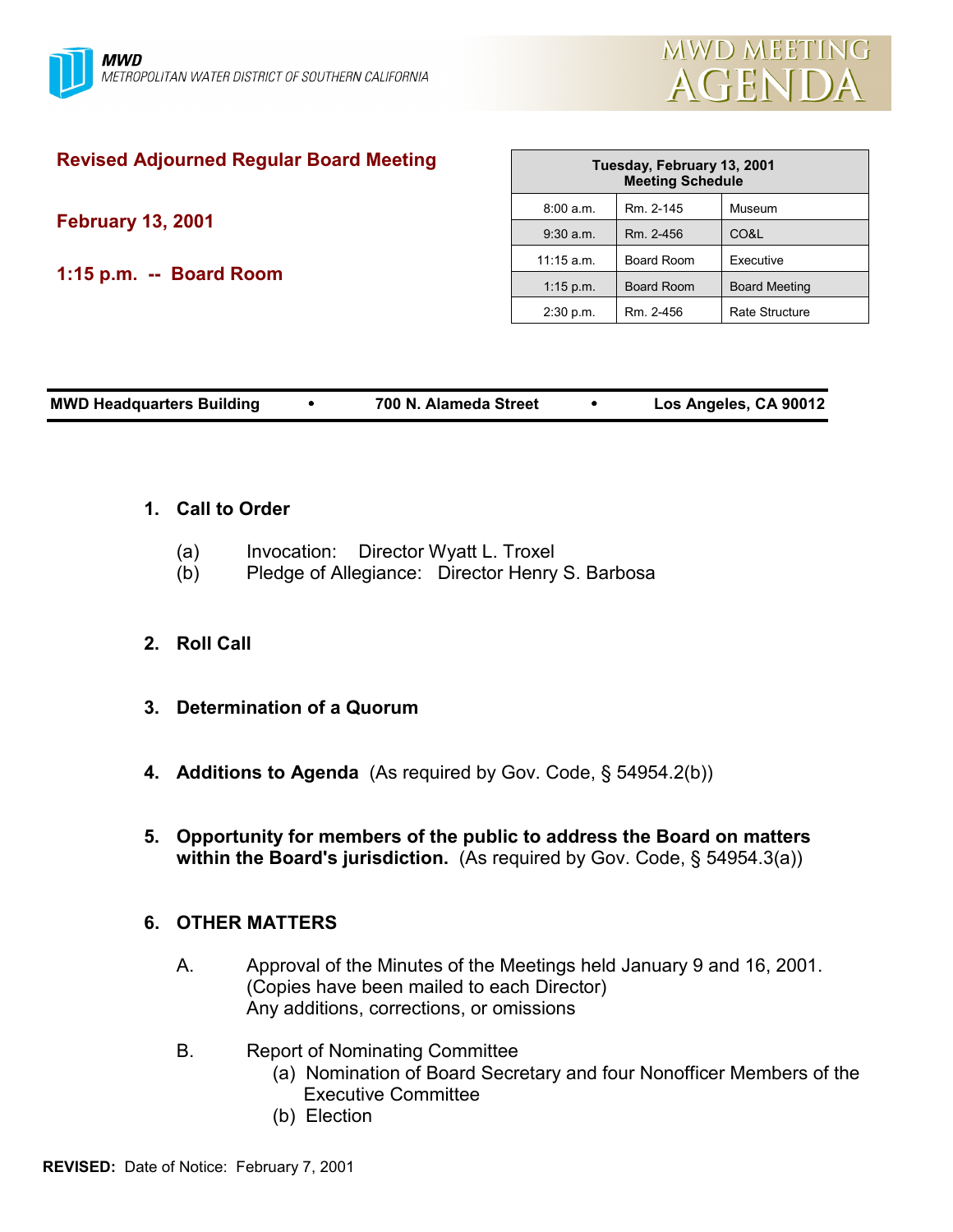- C. Committee appointments. (Exec.)
- D. Chairman's Monthly Activity Report
- E. Report from the Subcommittee on Rate Structure Implementation
- F. General Manager's Reports:
	- a. Report on Colorado River matters, including negotiations to develop a California plan for river operations, settlement of the San Luis Rey water rights dispute, Salton Sea issues, and resolution of remaining issues in Arizona v. California before U.S. Supreme Court. (LC&P) **[Any discussion of real property negotiations will be held in closed session. Conference with real property negotiators; agency negotiator: Paul Cunningham; negotiating parties: United States Department of the Interior, State of California, State of Nevada, State of Arizona, Palo Verde Irrigation District, Imperial Irrigation District, Coachella Valley Water District, Los Angeles Department of Water and Power, San Diego County Water Authority, Colorado River Indian Tribes Coalition, San Luis Rey Settlement Parties; property: water rights, Colorado River allocations; under negotiation: price and terms; to be heard in closed session pursuant to Gov. Code § 54956.8. Any discussion of existing litigation will be heard in closed session. Conference with legal counsel--pursuant to Gov. Code § 54956.9(a)]**
	- b. Discussion of Bay-Delta related issues; including progress on developing and implementing the CALFED program; potential litigation regarding the EIR/EIS for the CALFED program and the EIR for the Monterey Amendments to the State Water Contract; and State Water Resources Control Board's Phase 8 hearings to allocate responsibility to meet Bay-Delta environmental obligations. (LC&P) **[Any discussion of litigation will be held in closed session. Conference**

**with legal counsel--(1) existing litigation; parties: water right holders in Bay-Delta watershed; to be heard in closed session pursuant to Gov. Code § 54956.9(a); (2) initiation of litigation (one potential case); to be heard in closed session pursuant to Gov. Code § 54956.9(c)]**

- c. General Manager's oral summary of District activities for the month of January. **(Written report to be sent separately)**
- d. Oral report on Definitive Economic Terms and Responsibilities between Metropolitan and Cadiz, Inc. for Cadiz Groundwater Storage and Dry-Year Supply Program. (WPQ&R)
- G. General Counsel's oral summary of Legal Department activities for the month of January. **(Written report to be sent separately)**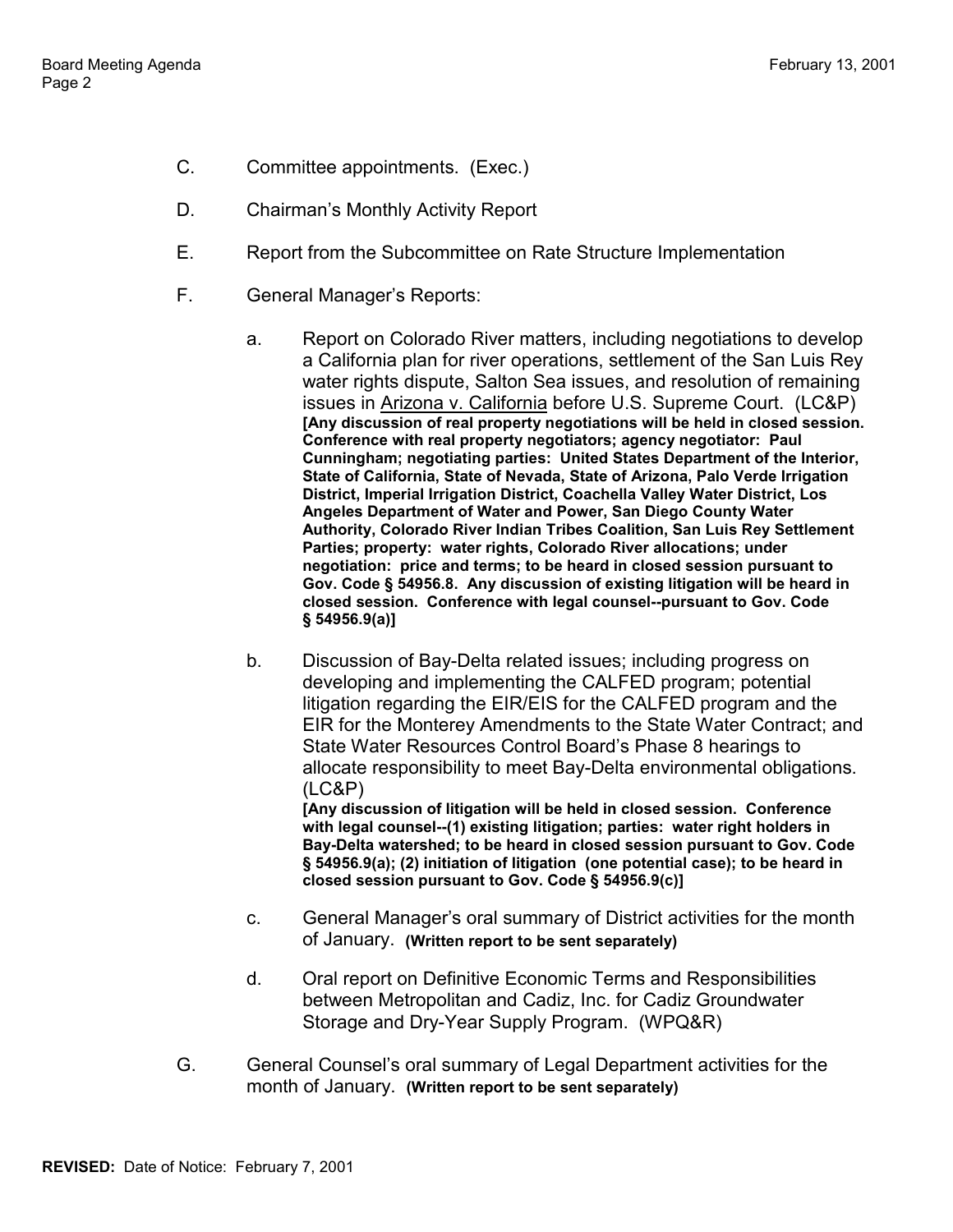## **7. ORAL REPORTS OF STANDING COMMITTEES**

- 7-1 Executive Committee (Phillip J. Pace, Chair)
- 7-2 Audit, Budget and Finance (Wesley M. Bannister, Chair)
- 7-3 Engineering, Operations and Real Property (Henry S. Barbosa, Chair)
- 7-4 Legal, Claims and Personnel (Gary A. Morse, Chair)
- 7-5 Communications, Outreach and Legislation (Helen Z. Hansen, Chair)
- 7-6 Water Planning, Quality and Resources (Langdon W. Owen, Chair)

## **8. CONSENT CALENDAR ITEMS (Action)**

**8-1** Adopt resolution of intent to amend contract and agreement to pool assets and liabilities to increase to the Fourth Level of the 1959 Survivor Benefits through the Public Employees' Retirement System. (LC&P)

**Recommendation:**

**In accordance with the Employees Association/AFSCME Local 1902 negotiated labor agreement with Metropolitan and Government Code Section21574, adopt the attached resolution of intent to amend contract with PERS and agreement with PERS to pool 1959 Survivor Benefits assets and liabilities to increase to the Fourth Level of 1959 Survivor Benefits for all eligible employees.**

**8-2** Authorize an amendment to the reimbursable agreement for \$1.5 million with Calleguas Municipal Water District to provide technical and program management services for the Calleguas/Metropolitan Groundwater Storage and Conjunctive-Use Program. (EO&RP)

**Recommendation:**

**Option #1:**

**a. Determine that amending Agreement No. AR4942 to increase the maximum amount to \$2.6 million to provide reimbursable services to Calleguas Municipal Water District does not constitute a project under the California Environmental Quality Act (CEQA) and is not subject to CEQA as provided under Section 15061(b)(3) and Section 15378(b)(4) of the State CEQA Guidelines; and**

**b. Authorize the General Manager to amend Agreement No. AR4942 to increase the maximum amount to \$2.6 million to provide reimbursable services to Calleguas Municipal Water District.**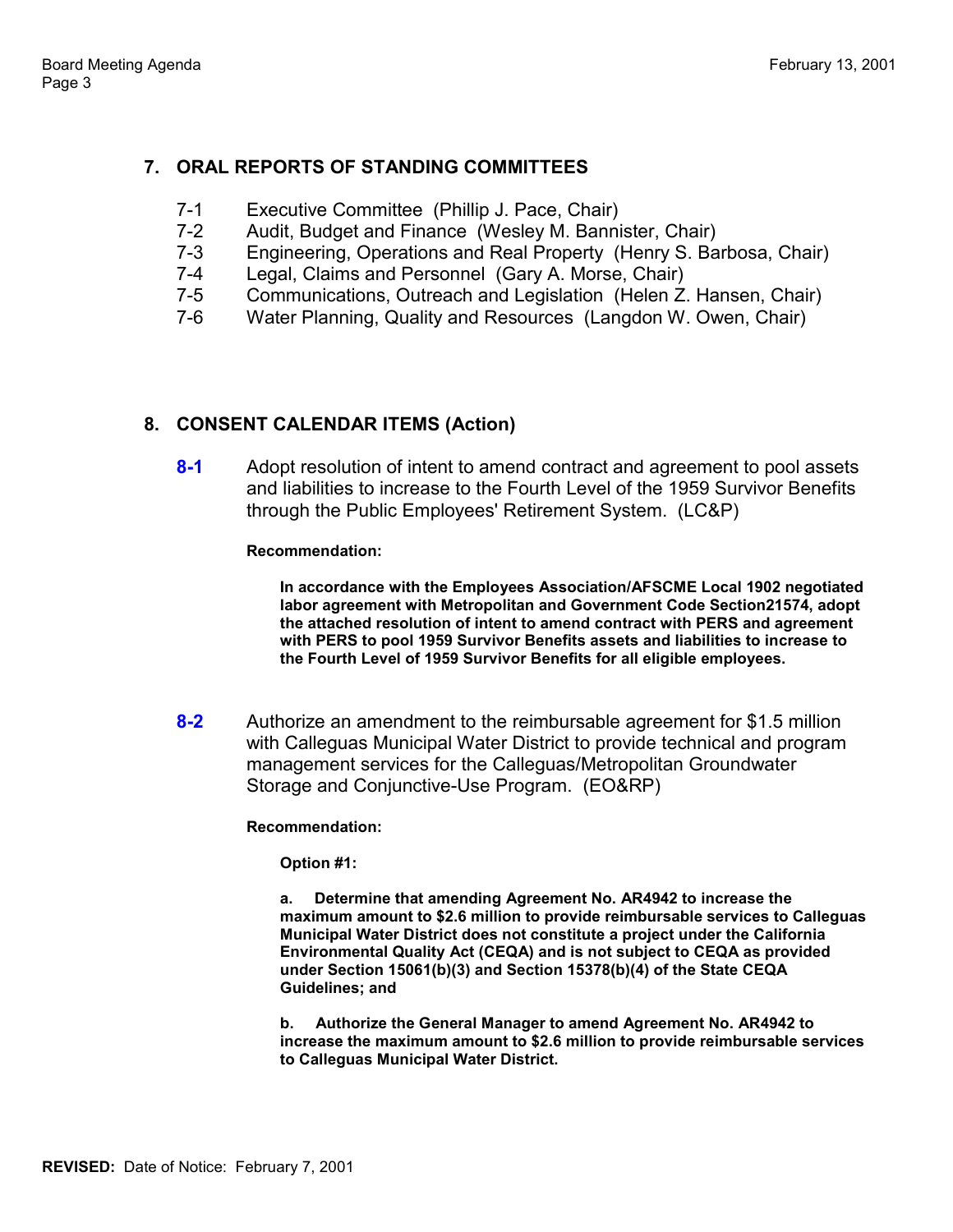**8-3** Authorize \$210,000 to complete Phase 1 of the Digital Microwave Services to Plants and Desert Facilities program (Appn. 15282, No. 3). (EO&RP)

**Recommendation:**

**Option #1:**

**a. Determine that the proposed action qualifies for a Categorical Exemption as a Class 3 project pursuant to CEQA and State CEQA Guidelines;**

**b. Increase Appropriation15282 by \$210,000 to a total of \$3,229,000; and**

**c. Authorize staff to perform all work necessary to construct a "passive" microwave relay station on Bachelor Mountain, make related modifications at plants in the area, transfer the project from the Inland Feeder program to the Digital Microwave program, and prepare a preliminary scoping study for Phase II of the Digital Microwave program.**

**This option provides more reliable telecommunications to the Wadsworth pumping plant and Skinner filtration plant, reduces the program estimate to provide microwave services by approximately \$1.1 million, reduces the ongoing cost of leased lines by about \$4,100 per month, and significantly reduces environmental impacts.**

**8-4** Authorize \$700,000 to upgrade the Oracle financial applications as part of the Enterprise Server Replacement project (Appn. 15351, No. 2). (EO&RP)

**Recommendation:**

**Option #1:**

**Combine the Projects and Perform Work Concurrently**

**a. Increase existing Appropriation No. 15351 by \$700,000 to a total of \$2.184 million;**

**b. Combine the Oracle financial applications upgrade into the Enterprise Server Replacement project; and**

**c. Authorize staff to perform all work necessary to upgrade the Oracle financial applications in addition to the previously authorized work for the enterprise server replacement.**

**This option expedites project completion, reduces the cost of consulting services, eliminates some of the originally envisioned application migrations, and saves approximately \$300,000.**

#### 8-5 **Withdrawn**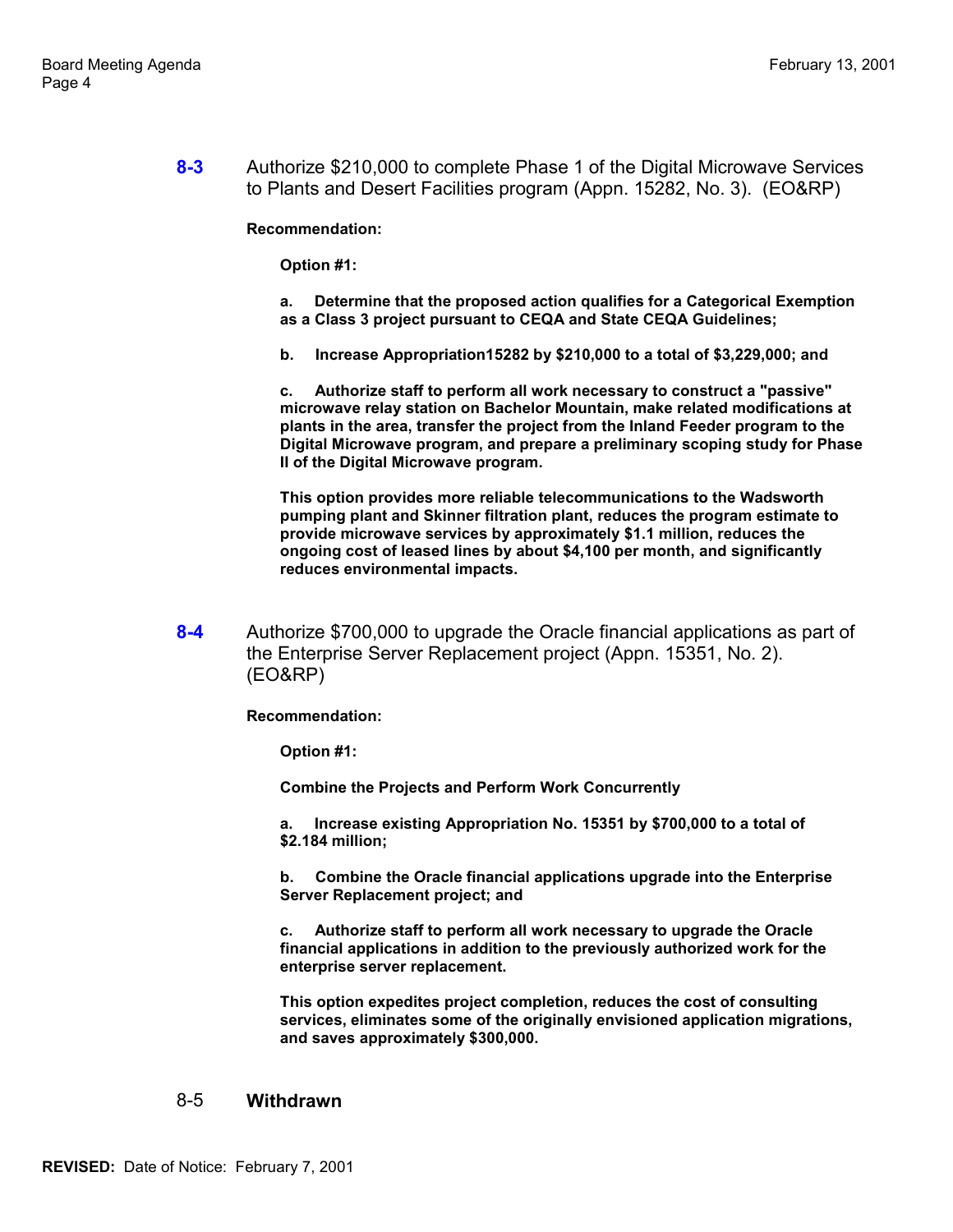**8-6** Grant conditional approval for Pacific Century Homes Arboretum Annexation to Eastern Municipal Water District and Metropolitan; and adopt resolution of intention to impose water standby charges. (Exec.)

### **Recommendation:**

**Option #1:**

**a. Grant conditional approval, as defined in the Metropolitan Water District Administrative Code section 3100(b), for Pacific Century Homes Arboretum Annexation, concurrently to Eastern and Metropolitan; conditioned upon receipt in full of annexation charge payment of \$140,874.20 to Metropolitan if subject annexation is completed by December 31, 2001, or if completed after said date, at the then current annexation charge rate;**

**b. Approve Eastern's proposed Pacific Century Homes Arboretum Annexation Plan for Implementing Water use Efficiency Guidelines; and**

**c. Adopt the resolution of intention to impose water standby charges within the proposed annexation territory, substantially in the form attached to the letter.**

## **(END OF CONSENT CALENDAR)**

## **9. OTHER BOARD ITEMS (Action)**

**9-1** Certify the FEIR for the Diemer Plant Improvements Program; approve the program; and authorize funding for five Capital Investment Plan projects for the Diemer plant: (1) \$915,000 for seismic retrofit of the finished water reservoir (Appn. 15362); (2) \$1.995 million for design/construction of Phase 1 solids handling (Appn. 15363); (3) \$430,000 for preliminary engineering for Basin 8 Spillway (Appn. 15331); (4) \$775,000 for relocation of the plant entrance (Appn. 15227); and (5) \$150,000 for storm drain replacement (Appn. 15355). (EO&RP)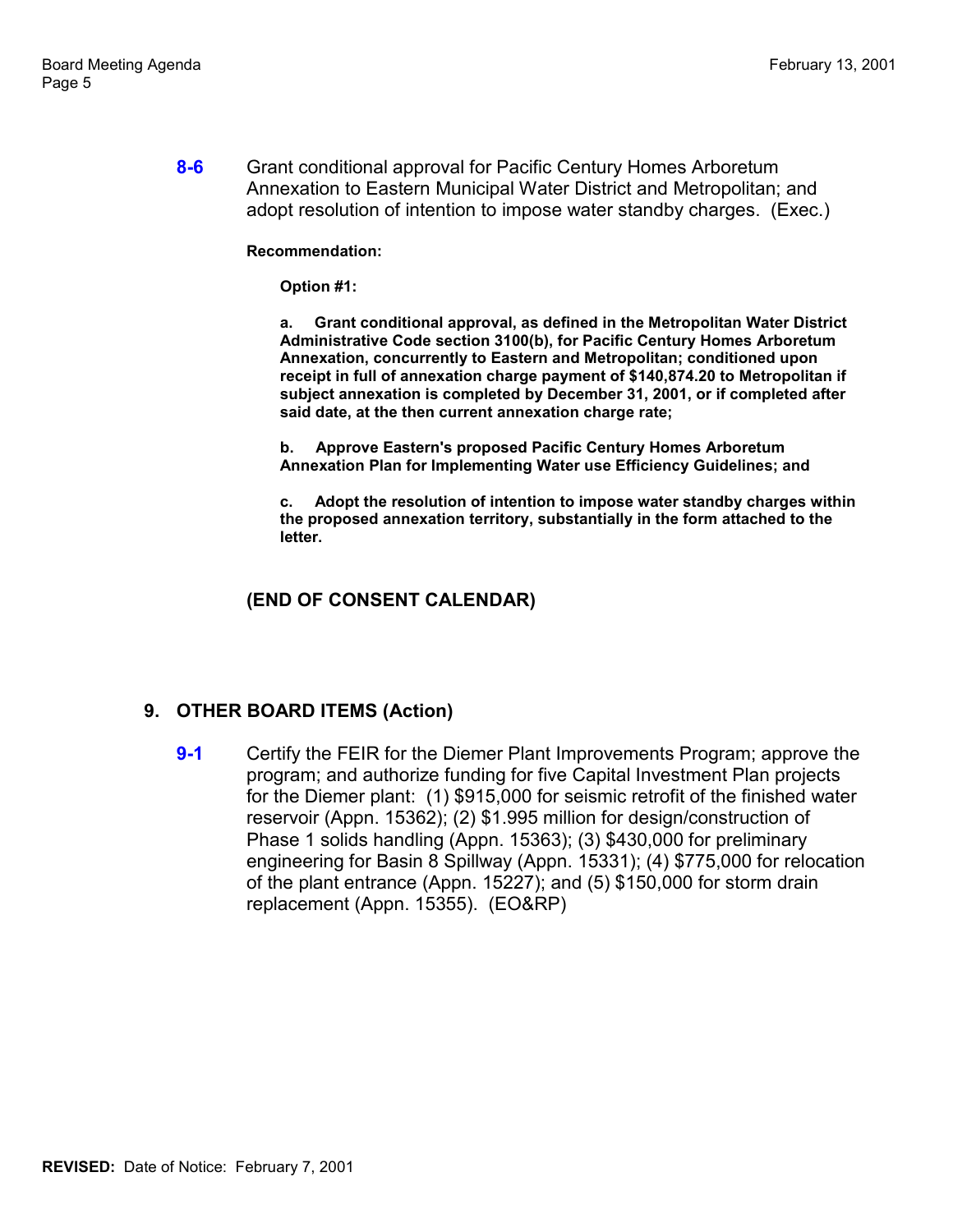**Option #1:**

**a. Certify that the Board has reviewed and considered the information presented in the Diemer Improvements Program Final Environmental Impact Report (FEIR); certify that the FEIR has been completed in compliance with CEQA; and adopt the Findings of Fact and Statement of Overriding Considerations and the Mitigation Monitoring and Reporting Program.**

**b. Approve the Robert B. Diemer Filtration Plant Improvements Program.**

**c. Appropriate \$4.265 million, authorize the General Manager to have all work performed and delegate to the General Manager the authority to award contracts for five CIP projects as described in the letter:**

- **Design, procurement of equipment, and installation of seismic retrofit of the Finished Water Reservoir at the Diemer plant (\$915,000),**
- **Design and construction of Phase 1 solids handling and water reclamation facilities at the Diemer plant (\$1.995 million),**
- **Conceptual design and preliminary engineering for the Sedimentation Basin 8 Spillway at the Diemer plant (\$430,000), and**
- **Design and construction of relocation of the main entrance facilities at the Diemer plant (\$775,000).**

**Also, determine that pursuant to CEQA, the proposed action qualifies for a Categorical Exemption (Class 1, Section 15301 of the State CEQA Guidelines).**

• **Design and construction of replacement of the north side storm drain at the Diemer plant (\$150,000).**

**Also, determine that pursuant to CEQA, the proposed action qualifies for a Categorical Exemption (Class 1, Section 15301 of the State CEQA Guidelines).**

**9-2** Approve restructuring of underwriting team for Metropolitan. (AB&F)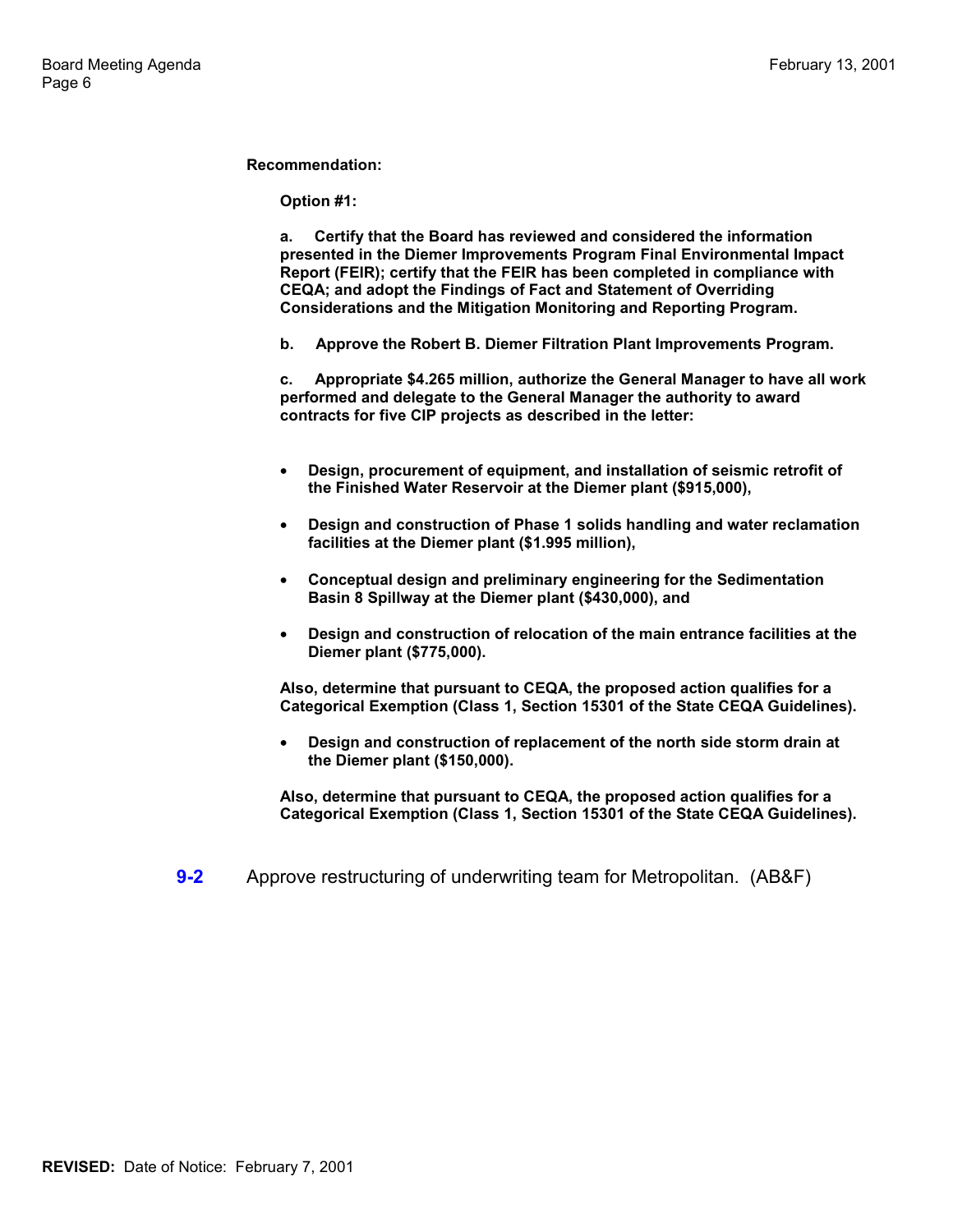**Option #1:**

**Determine that the selection of an underwriting team as recommended in this letter is not subject to the California Environmental Quality Act (CEQA) since it constitutes the creation of government funding mechanisms or other government fiscal activities which do not involve the commitment to any specific project which may result in a potentially significant impact on the environment (State CEQA Guidelines Section 15378(b)(4).**

**Approve selection of the underwriting team for services associated with the future issuance of Metropolitan debt.**

- 9-3 Approve Memorandum of Understanding between The Metropolitan Water District of Southern California and Metropolitan's Supervisors' Association. (LC&P) **(To be distributed at meeting) [Any conference with labor negotiators will be heard in closed session pursuant to Gov. Code § 54957.6. Agency representatives: Joseph E. Tait, Debbie Dillon. Employee organization: Supervisors' Association]**
- 9-4 Authorize amending agreement with Geoscience Support Services to increase the maximum amount payable for service in Metropolitan Water District v. Hartford, U.S. District Court Case Nos. CV 00-4040-GHK (Mcx) and CV 00-10536-GHK (Mcx). (LC&P) **[Conference with legal counsel—existing litigation; to be heard in closed session pursuant to Gov. Code § 54956.9(a)]**
- 9-5 Amendment of contract for legal services of The Law Offices of Charles S. LiMandri in Metropolitan Water District v Hartford Financial Services Group, et al., U. S. District Court Case No. CV 00-4040-GHK (Mcx). (LC&P) **[Conference with legal counsel—existing litigation; to be heard in closed session pursuant to Gov. Code § 54956.9(a)]**
- 9-6 Authorize settlement in action entitled Metropolitan Water District v. Hartford Fire Insurance Company, U. S. District Court Case No. CV 99-03825-GHK (Mcx). (LC&P) **[Conference with legal counsel—existing litigation; to be heard in closed session pursuant to Gov. Code § 54956.9(a)]**
- 9-7 Report on the recent California Supreme Court decision in Hi-Voltage Wire Works, Inc. v. City of San Jose (November 30, 2000) involving Proposition 209, its effect on Metropolitan's business outreach programs, and recommended action concerning current business outreach programs. (LC&P) **[Any discussion of potential litigation (against Metropolitan) will be held in closed session pursuant to Gov. Code § 54956.9(b)]**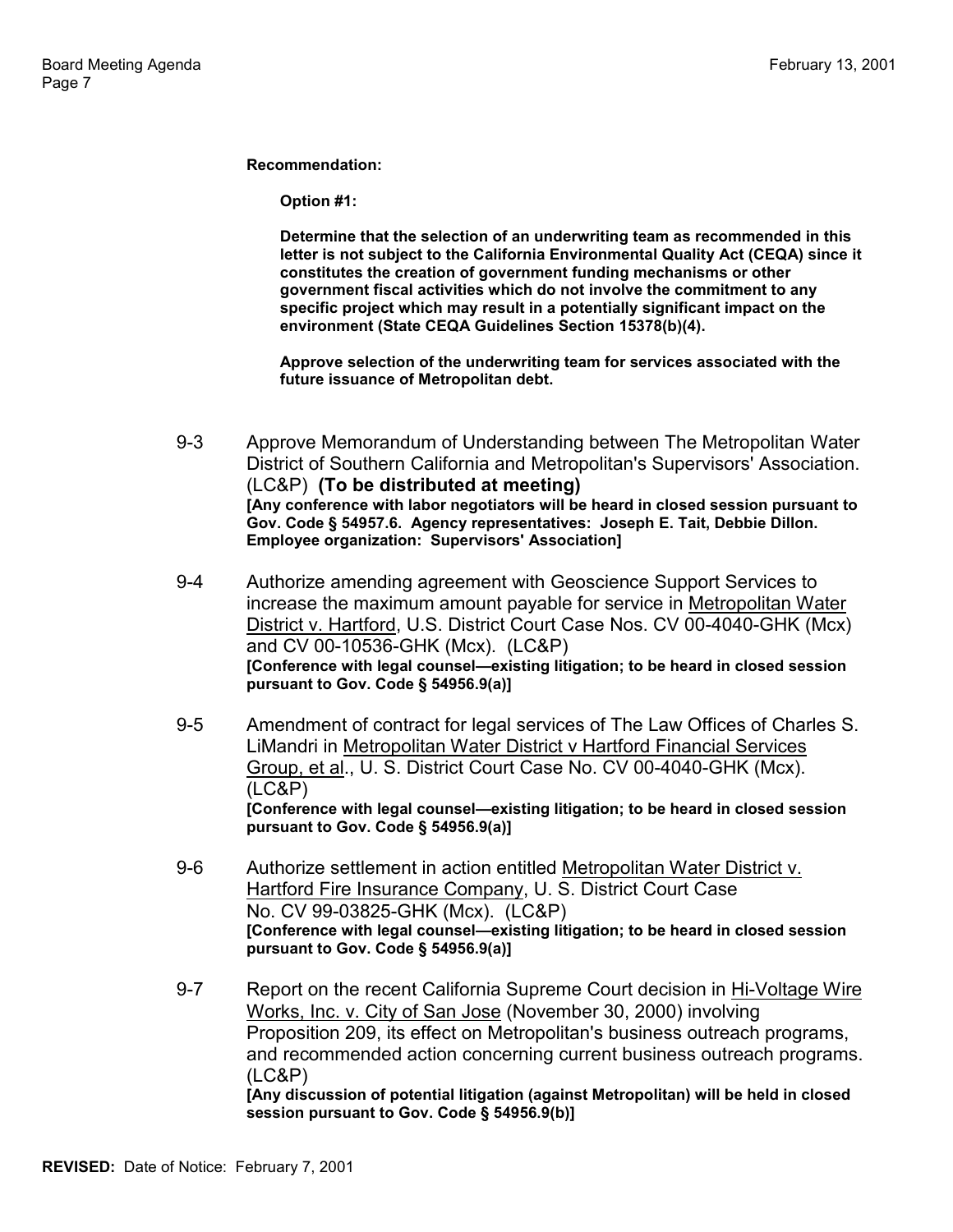- 9-8 Settlement proposal in the matter of Metropolitan Water District v. EOP-Two California Plaza, LLC, Los Angeles Superior Court Case No. BC200673; and amendment of agreements with Bergman, Wedner & Dacey, Inc. and with Fox, Siegler & Spillane, LLP. (LC&P) **[Conference with legal counsel—existing litigation; to be heard in closed session pursuant to Gov. Code § 54956.9(a)]**
- **9-9** Authorize (1) increase in appropriation from \$2.3 million to \$2.515 million; (2) increase in maximum amount payable with P&D Consultants; and (3) amendment of cost sharing agreement with the Bureau of Land Management for the Cadiz Groundwater Storage and Dry-Year Supply Program. (WPQ&R)

**Option #1:**

**Authorize (1) increase in Appropriation No. 15324 from \$2.3 million to \$2.515 million; (2) increase in maximum amount payable with P&D Consultants; and (3) amendment of cost sharing agreement with the Bureau of Land Management for the Cadiz Groundwater Storage and Dry-year Supply Program. Increases are needed to complete environmental and financial work required to finalize information and documents to support the EIR and Board discretionary decisions on this project.**

### 9-10 **Withdrawn**

#### 9-11 **Withdrawn**

**9-12** Approve recommended Brackish and Seawater Desalination Policy Principles. (WPQ&R)

**Recommendation:**

**Option #1:**

**Determine that the proposed action is not subject to CEQA pursuant to Section 15061(b)(3) of the State CEQA Guidelines. Approve the recommended draft desalination policy principles.**

**9-13** Adopt policy governing the quality of new sources of water introduced into conveyance facilities and authorize General Manager to implement policy. (WPQ&R)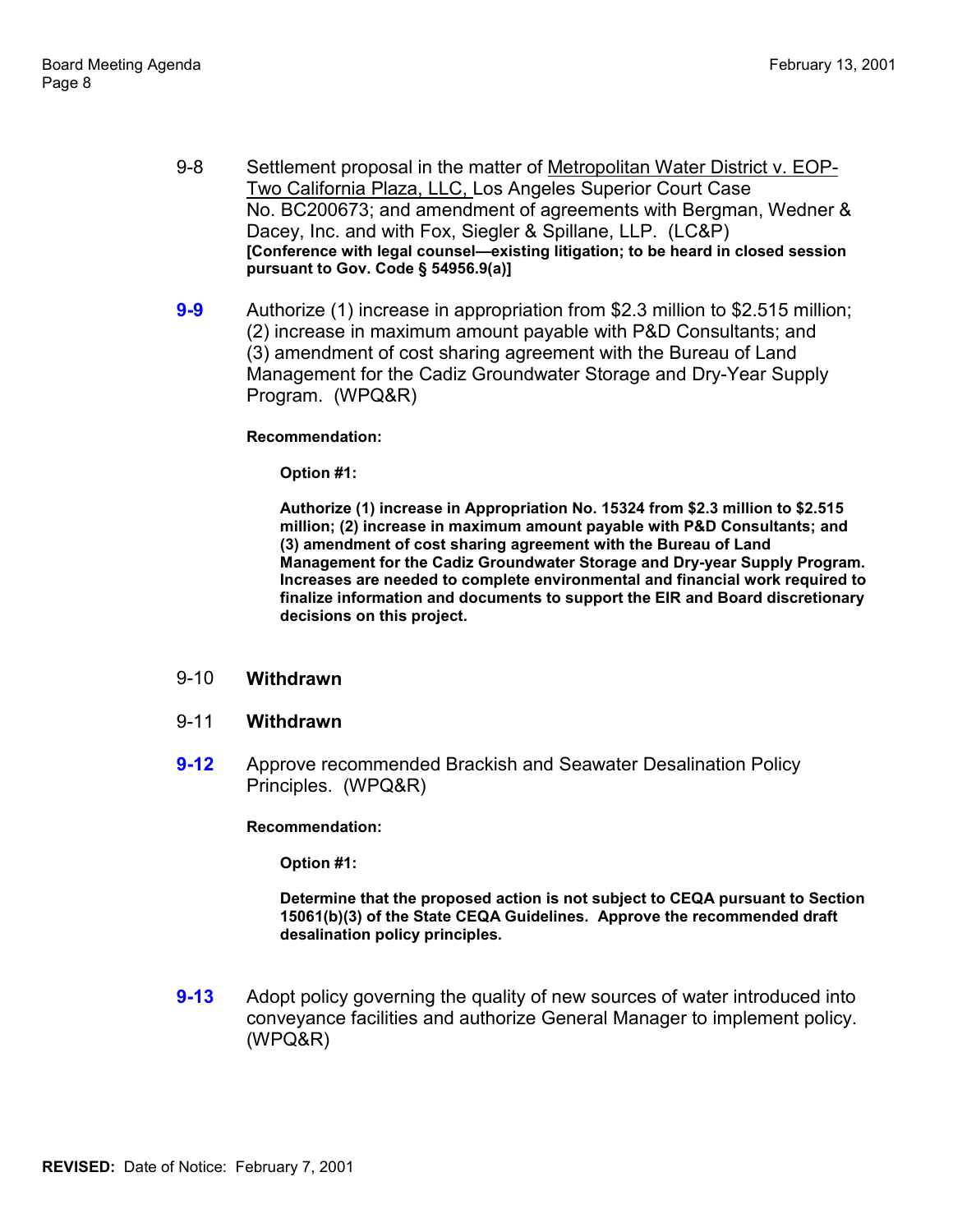**Option #1:**

**Determine that establishing a water quality policy is not defined as a project under the California Environmental Quality Act (CEQA) (State CEQA Guidelines Section 15378(b)(5), adopt water quality policy governing the introduction of new water sources into treated and untreated conveyance facilities, and authorize General Manager to implement the policy.**

**9-14** Authorize the negotiation and entering into agreements for Supplemental State Water Project Water Supplies and the transfer of up to \$22.5 million from the Revenue Remainder Fund to the Water Transfer Fund. (WPQ&R)

#### **Recommendation:**

**Option #1:**

**Determine that the proposed action of delegation of authority to the General Manager is not subject to CEQA pursuant to State CEQA Guidelines Section 15061(b)(3). Authorize the General Manager to negotiate and enter into agreements, in a form approved by the General Counsel, to purchase up to 150,000 acre-feet of supplement SWP water supplies subject to compliance with all legal requirements. Authorize the General Manager to transfer up to \$22.5 million from the Revenue Remainder Fund to the Water Transfer Fund.**

9-15 Report on San Diego County Water Authority v. Metropolitan Water District, et al., San Diego Superior Court Case No. GIC 761526; and authorize filing of associated litigation. (LC&P) **[Conference with legal counsel—existing and anticipated litigation (one potential case); to be heard in closed session pursuant to Gov. Code § 54956.9(a) and (c)]**

### **10. BOARD INFORMATION ITEMS**

- **10-1** Status report for the Diamond Valley Lake Project for the month ending December 2000. (EO&RP)
- **10-2** Status report for the Inland Feeder Project for the month ending December 2000. (EO&RP) **[Any discussion of potential litigation to be heard in closed session. Conference with legal counsel—significant exposure to litigation (two matters); to be heard in closed session pursuant to Gov. Code § 54956.9(b)]**